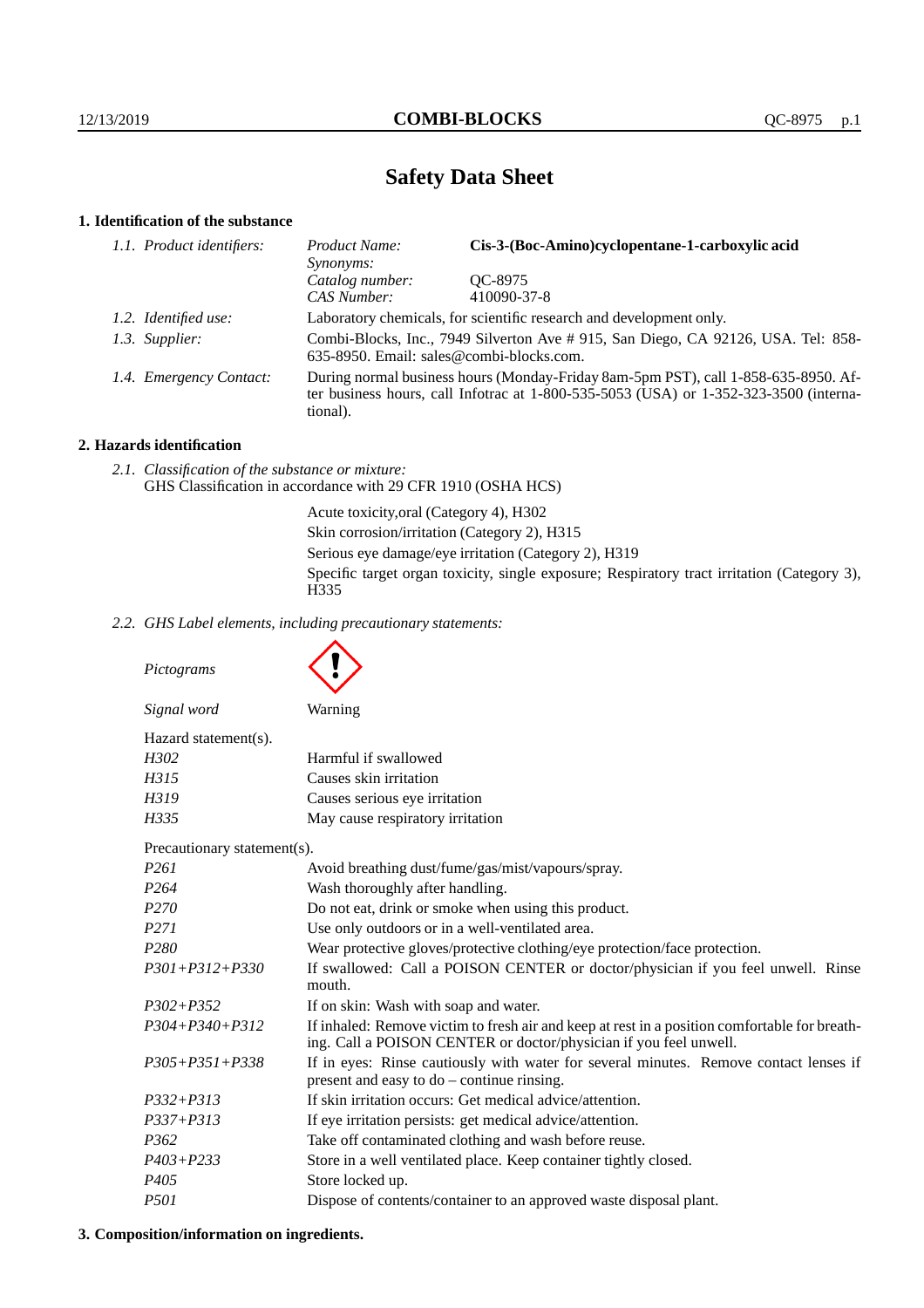# *3.1. Substances*

| COMPONENT                                       | <b>CLASSIFICATION</b>  | <b>CONCENTRATION</b> |
|-------------------------------------------------|------------------------|----------------------|
| Cis-3-(Boc-Amino)cyclopentane-1-carboxylic acid | H302, H315, H319, H335 | 100                  |
| .<br>- - - - -                                  |                        |                      |

See Section 2 for full text of hazard statements.

### **4. First aid measures**

*4.1. Description of first aid measures.*

| General advice:          | Consult a physician. Show this safety data sheet to the doctor in attendance. Move out of<br>dangerous area.                                         |
|--------------------------|------------------------------------------------------------------------------------------------------------------------------------------------------|
| If inhaled:              | Remove victim to fresh air and keep at rest in a position comfortable for breathing. Call a<br>POISON CENTER or doctor/physician if you feel unwell. |
| In case of skin contact: | Wash with soap and water.                                                                                                                            |
| In case of eye contact:  | Rinse cautiously with water for several minutes. Remove contact lenses if present and<br>easy to $do$ – continue rinsing.                            |
| If swallowed:            | Call a POISON CENTER or doctor/physician if you feel unwell. Rinse mouth.                                                                            |
|                          | Most in outget guardouse and effects leads gouts and delayed.                                                                                        |

*4.2. Most important symptoms and effects, both acute and delayed:*

See Section 2.2 and/or in Section 11.

*4.3. Indication of any immediate medical attention and special treatment needed:* No data.

#### **5. Fire fighting measures**

- *5.1. Extinguishing media:* Use dry sand, dry chemical or alcohol-resistant foam for extinction.
- *5.2. Special hazards arising from the substance or mixture:* Carbon monoxide, nitrogen oxides.
- *5.3. Advice for firefighters:* Wear self-contained breathing apparatus for firefighting if necessary.
- *5.4. Further information:* No data available.

### **6. Accidental release measures**

- *6.1. Personal precautions, protective equipment and emergency procedures:* Ensure adequate ventilation. Use personal protective equipment.
- *6.2. Environmental precautions:* Should not be released into the environment. See Section 12 for additional ecological information.
- *6.3. Methods and materials for containment and cleaning up:* Sweep up or vacuum up spillage and collect in suitable container for disposal.
- *6.4. Reference to other sections:* Refer to protective measures listed in Sections 8 and 13.

### **7. Handling and storage**

- *7.1. Precautions for safe handling:* Avoid contact with skin and eyes. Avoid inhalation of vapour or mist. Keep away from sources of ignition - No smoking. Take measures to prevent the build up of electrostatic charge. For precautions see section 2.2.
- *7.2. Conditions for safe storage, including any incompatibilities:* Store refrigerated. Keep container tightly closed in a dry and well-ventilated place. Containers which are opened must be carefully resealed and kept upright to prevent leakage.
- *7.3. Specific end use(s):* Laboratory chemicals, for scientific research and development only.

### **8. Exposure Controls / Personal protection**

*8.1. Control parameters:*

*Components with workplace control parameters:* Contains no substances with occupational exposure limit values. *8.2. Exposure controls:*

*Appropriate engineering controls:* Ensure that eyewash stations and safety showers are close to the workstation location. Ensure adequate ventilation, especially in confined areas. Use only under a chemical fume hood.

#### *Personal protective equipment:*

Eye/face protection: Wear appropriate protective eyeglasses or chemical safety goggles as described by OSHA's eye and face protection regulations in 29 CFR 1910.133 or European Standard EN166.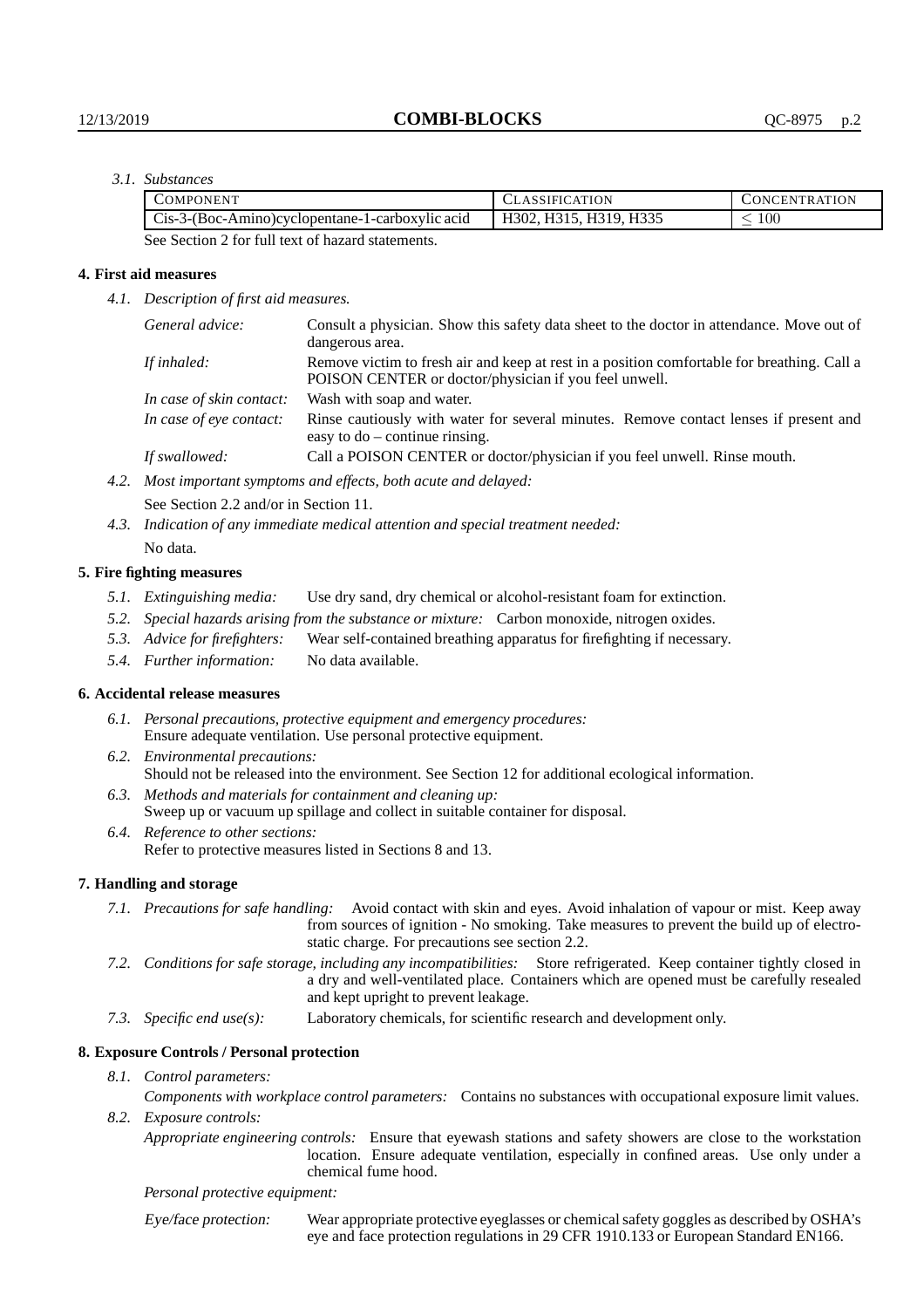| Skin protection:        | Handle with gloves. Gloves must be inspected prior to use. Use proper glove removal                                                                  |
|-------------------------|------------------------------------------------------------------------------------------------------------------------------------------------------|
|                         | technique (without touching glove's outer surface) to avoid skin contact with this product.                                                          |
|                         | Dispose of contaminated gloves after use in accordance with applicable laws and good                                                                 |
|                         | laboratory practices. Wash and dry hands                                                                                                             |
| <b>Body Protection:</b> | Complete suit protecting against chemicals, Flame retardant antistatic protective clothing.                                                          |
|                         | The type of protective equipment must be selected according to the concentration and<br>amount of the dangerous substance at the specific workplace. |
| Respiratory protection: | No protective equipment is needed under normal use conditions.                                                                                       |
|                         | Control of environmental exposure: Prevent further leakage or spillage if safe to do so. Do not let product enter<br>drains.                         |

## **9. Physical and chemical properties**

*9.1. Information on basic physical and chemical properties*

| (a)                        | Appearance:                                   | No data  |
|----------------------------|-----------------------------------------------|----------|
| (b)                        | Odour:                                        | No data  |
| (c)                        | Odour Threshold:                              | No data  |
| (d)                        | pH:                                           | No data  |
| (e)                        | Melting point/freezing point:                 | No date. |
| (f)                        | Initial boiling point and boiling range:      | No data  |
| (g)                        | Flash point:                                  | No data  |
| (h)                        | Evaporatoin rate:                             | No data  |
| (i)                        | Flammability (solid, gas):                    | No data  |
| (j)                        | Upper/lower flammability or explosive limits: | No data  |
| $\left( k\right)$          | Vapour pressure:                              | No data  |
| $\left( \mathrm{l}\right)$ | Vapour density:                               | No data  |
| (m)                        | Relative density:                             | No data  |
| (n)                        | Water solubility:                             | No data  |
| $\circ$                    | Partition coefficient: n-octanol/water:       | No data  |
| (p)                        | Auto-ignition:                                | No data  |
| (q)                        | Decomposition temperature:                    | No data  |
| (r)                        | Viscosity:                                    | No data  |
| (s)                        | Explosive properties:                         | No data  |
| (t)                        | Oxidizing properties:                         | No data  |
|                            |                                               |          |

*9.2. Other safety information:*

| Formula          | $C_{11}H_{19}NO_4$ |
|------------------|--------------------|
| Molecular weight | 229.3              |
| CAS Number       | 410090-37-8        |

# **10. Stability and reactivity**

|  | 10.1. Reactivity | No data |
|--|------------------|---------|
|--|------------------|---------|

- *10.2. Chemical stability* Stable under recommended storage conditions.
- *10.3. Possibility of hazardous reactions* No data
- *10.4. Conditions to avoid*
- *10.5. Incompatible material* No data.
- *10.6. Hazardous decomposition products:*

Hazardous decomposition products formed under fire conditions: Carbon monoxide, nitrogen oxides. Other decomposition products: No data In the event of fire: See Section 5.

# **11. Toxicological information**

*11.1 Information on toxicological effects*

| Acute toxicity:            | Harmful if swallowed.          |
|----------------------------|--------------------------------|
| Skin irritation/corrosion: | No data available.             |
| Eye damage/irritation:     | Causes serious eye irritation. |